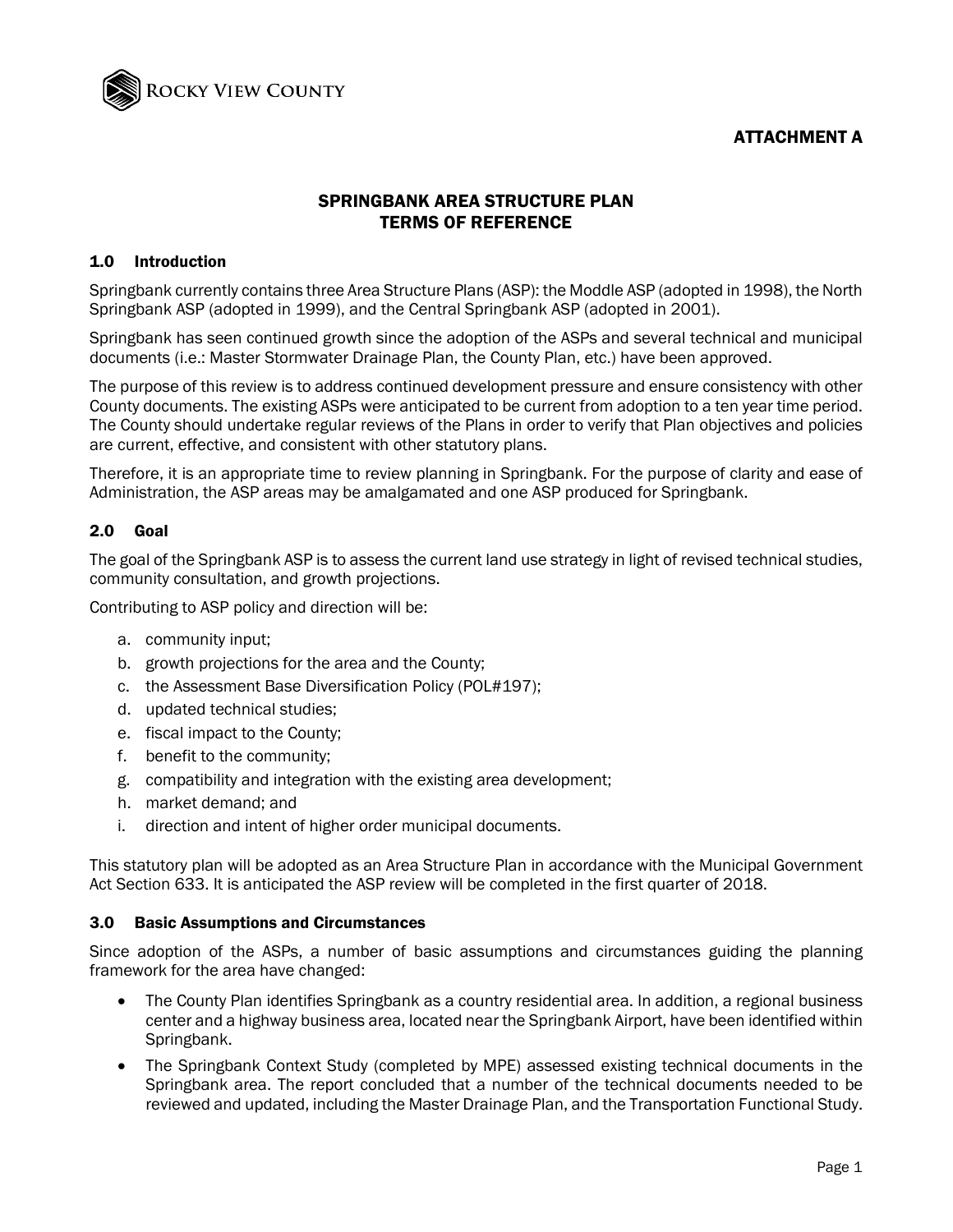- The County Plan encourages alternative development forms in country residential areas. These forms are to retain rural character and reduce the overall development footprint on the landscape. The size of country residential ASPs are to be reconsidered if the ASP is extensive in size and the development potential is not being achieved.
- The Springbank Airport adopted a new master plan in 2009. The master plan contemplates an additional runway, which may impact potential land uses in the area.
- The 2012 Rocky View/Calgary Intermunicipal Development Plan identifies a residential growth corridor in Springbank.
- The newly developed fiscal impact model will provide increased detail on the fiscal impact of development in the area and the mix of development needed to attain fiscal sustainability.

### 4.0 Background

#### 4.1 History

The three existing ASPs were adopted between 1998 and 2001. In 2008, the Harmony Conceptual Scheme was adopted and in 2012 the ASP was amended to facilitate the development of Bingham Crossing. The County Plan was approved in 2013 several months after the terms of reference for the ASP review was adopted.

#### 4.2 Moddle ASP

The Moddle ASP (MASP) was adopted by Council in 1998. It addresses development on the SW 24-24- 02 W05M, which is surrounded by the Central Springbank ASP (CSASP). The MASP (Figure 1) facilitated the redesignation and development of 152 acres of land into a country residential community that has been built out with the exception of a 17 acre parcel in the northwest.



Figure 1: Moddle ASP - Land Use Strategy

#### 4.3 North Springbank ASP

The North Springbank Area Structure Plan (NSASP) covers 4,350 acres and was adopted by Council in May 1999 after an extensive process of community consultation and input. The Plan boundaries, shown in Figure 2, extend as far as Rge. Rd. 32 to the east, Rge Rd 35 to the west, Twp. Rd. 251A to the north, and Twp. Rd. 245 to the south. The ASP's objectives are to: (1) maintain the agricultural usage of the plan area until the lands are developed with an alternate use; (2) preserve the future development potential of all lands within the area; and (3) maintain the country residential character of the greater Springbank area.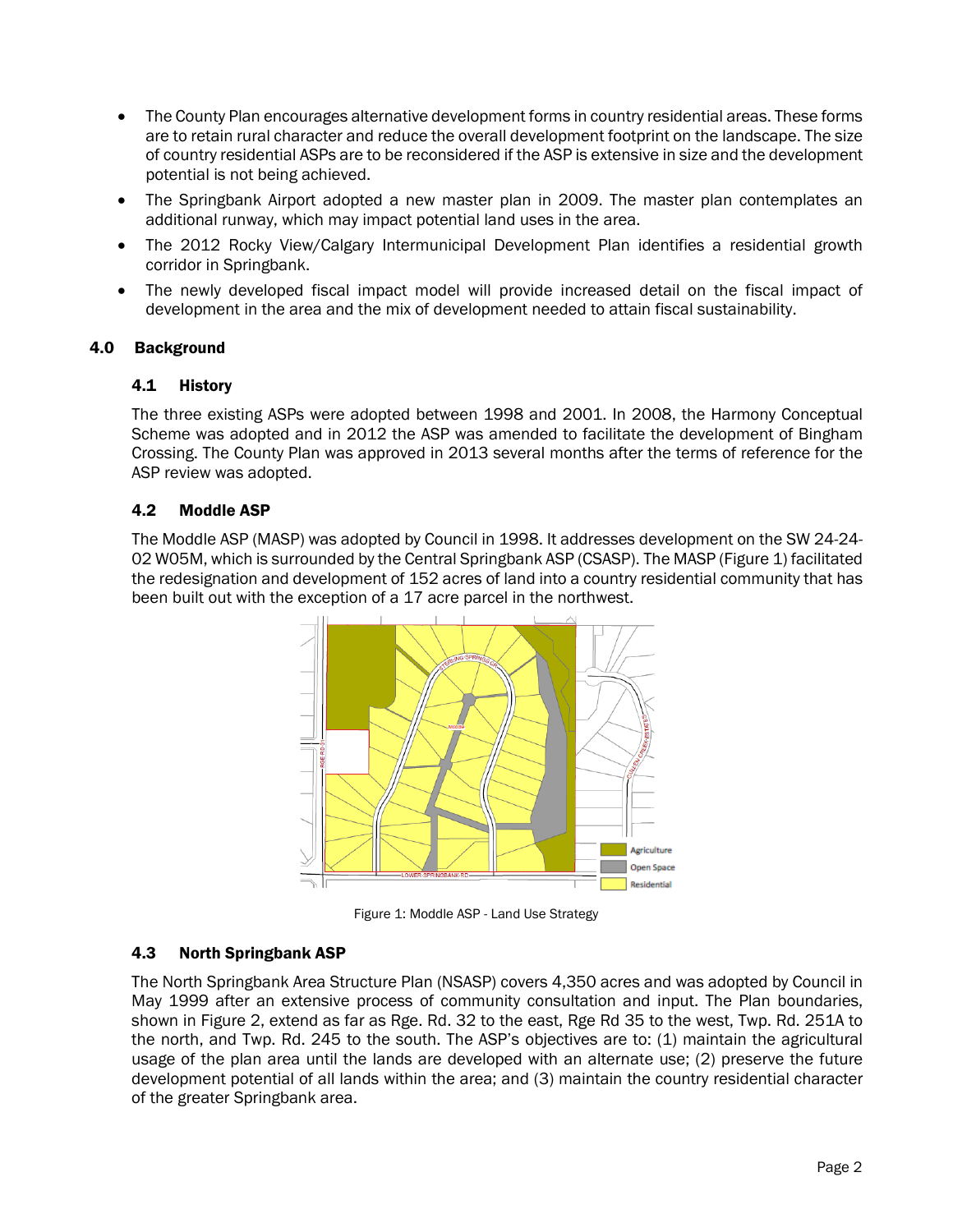The NSASP has seen little development since adoption in 1999. There are currently 48 homes within the plan area, as well as institutional, agricultural, and commercial land uses. Under current policy there is a future potential for a total of 948 dwellings and approximately 1400 residents. The NSASP contains two adopted conceptual schemes, including Bingham Crossing, which was adopted in November 2012, and will facilitate the commercial development and a senior's community.

Policy 8.2 of the NSASP states that the County, in consultation with the community, should undertake regular reviews of the Plan in order to verify that its objectives and policies are current, effective, and consistent with other statutory plans that may be adopted from time to time.



Figure 2: North Springbank ASP: Land Use Strategy

## 4.4 Central Springbank ASP

The Central Springbank ASP (CSASP) was adopted by Council in October 2001. The Plan is approximately 22,000 acres in size. The boundaries, shown in Figure 3, extend to the Bow River in the north, the Elbow River to the south, the city of Calgary to the east, and one mile west of Rge. Road 33 to the west. The TransCanada Highway bisects the Plan area, and Highway 8 touches its southeastern corner.

The philosophy for the CSASP is to:  $(1)$  plan for responsible and balanced growth;  $(2)$  create a harmonious integration of future subdivision, and development with existing land uses and developments; (3) minimize development impacts on the environment, particularly with respect to watershed issues; and (4) treat all landowners equitably. The Vision for the area is to offer a rural lifestyle that blends residential uses with its agricultural heritage.

Central Springbank has seen an average of 47 homes built per year since its adoption. There are currently 1,861 dwellings within the Plan area, and a potential for a total of 5,712. At the current rate of development, it will take 87 years for the plan area to build out and result in a population of approximately 29,000– 36,000 residents. The area contains 11 approved conceptual schemes, the majority of which are largely built out. However, the Springbank Creek Conceptual Scheme still has 354 un-built lots.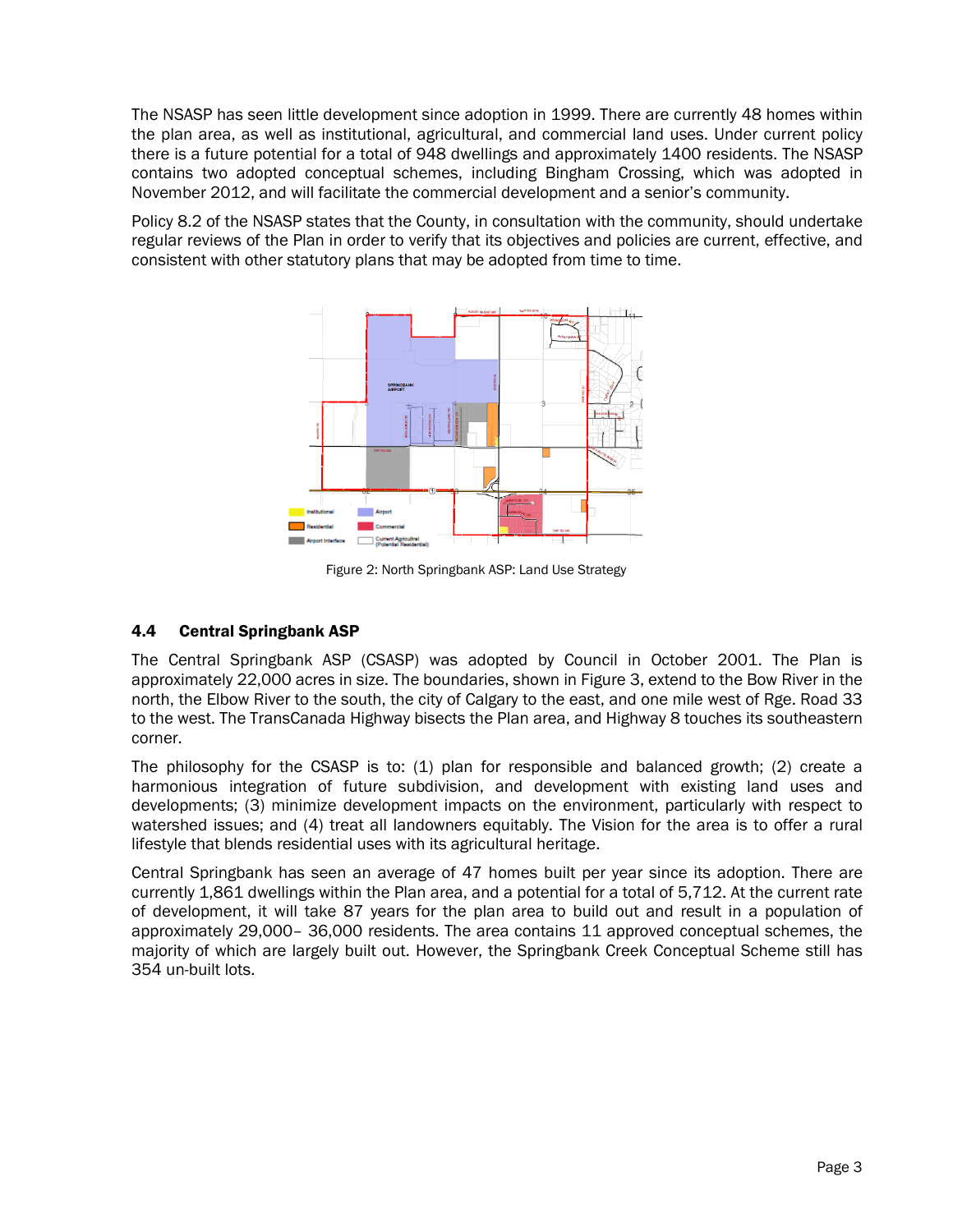

Figure 3: Central Springbank ASP Land Use Strategy

# 4.5 ASP Study Area

The study area, shown in Figure 4, encompasses the three (3) existing ASP areas. The final ASP area will be based on:

- growth direction;
- desired population;
- community consultation;
- physical constraints; and
- results and recommendations of technical studies.



Figure 4: ASP Study Area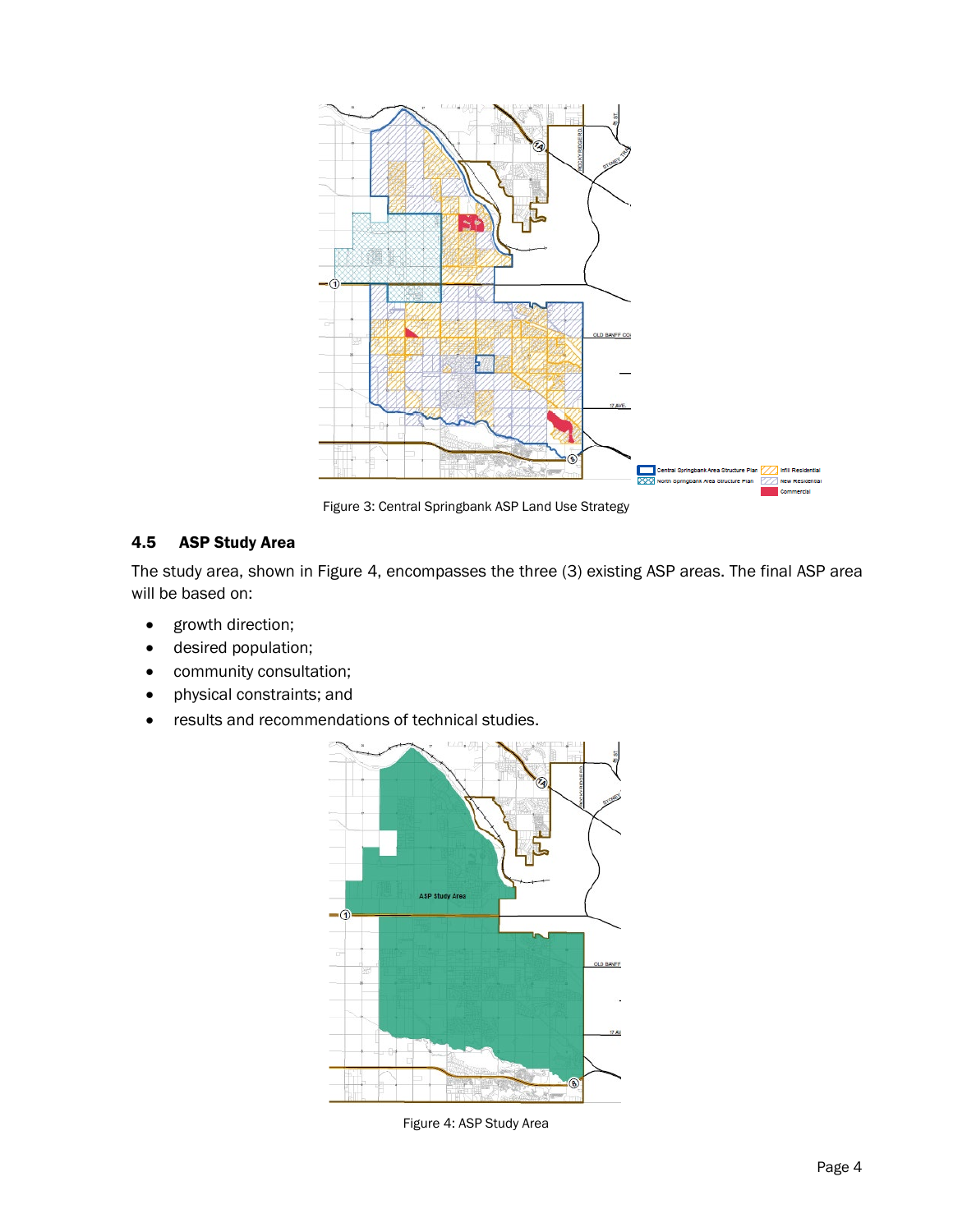Amalgamating the ASPs allows for a comprehensive examination of the Springbank area, both in terms of technical studies and land use. The Springbank area has a strong sense of community, which lends itself well to having the ASPs reviewed and amalgamated into one document.

## 4.6 County Plan

The County Plan was adopted in 2013 and identifies three fundamental principles of growth for Rocky View County:

- Achieve a moderate level of growth, amounting to no more than 2.5 to 3 per cent of the region's population over the 10 to 12 year time frame;
- Direct the majority of residential growth to identified areas;
- Manage residential growth so that it conforms to the County's environmental, fiscal, and community goals, and so that the rural character of the County is retained.

The Plan outlines the importance of setting priorities in order to achieve a moderate level of residential growth while maintaining fiscal sustainability. It identifies Springbank for country residential development (Map 1), as well as the development of a regional business center and highway business development area (Map 1). The Plan directs country residential areas within existing ASPs to develop in accordance with the policies identified in their Area Structure Plan (ASP); they must be technically sound, and conform to current technical servicing requirements, master servicing plans, and municipal policies. When a comprehensive ASP review occurs, consideration of compact country residential development as an alternative development form should be considered.

The Plan also recommends that communities and the County should consider reducing the overall area dedicated to traditional country residential development. Boundary changes to ASPs are to be examined through comprehensive ASP reviews undertaken by the County in consultation with the local community.

Within Springbank, a regional business center and highway business area are also identified (Map 1). Regional business centers are proposed as the primary areas of commercial, office and/or industrial development within Rocky View. A regional Business Center is identified at the Springbank Airport to service airport-related commercial growth; this business center will complement the business campus proposed as part of the Harmony hamlet. The goals of the regional business centres are to:

- a. provide regional and national business services;
- b. provide regional and local employment opportunities; and
- c. contribute to optimally balancing the residential and business assessment base.

The Plan identifies a highway business development area at Hwy 1 and Rge Rd 33. This area is to provide for destination commercial service to the traveling public, local business services, local employment, and small business opportunities while contributing to optimally balancing the residential and business assessment base. The goal of business development in the County is to provide jobs and strengthen the County's fiscal balance.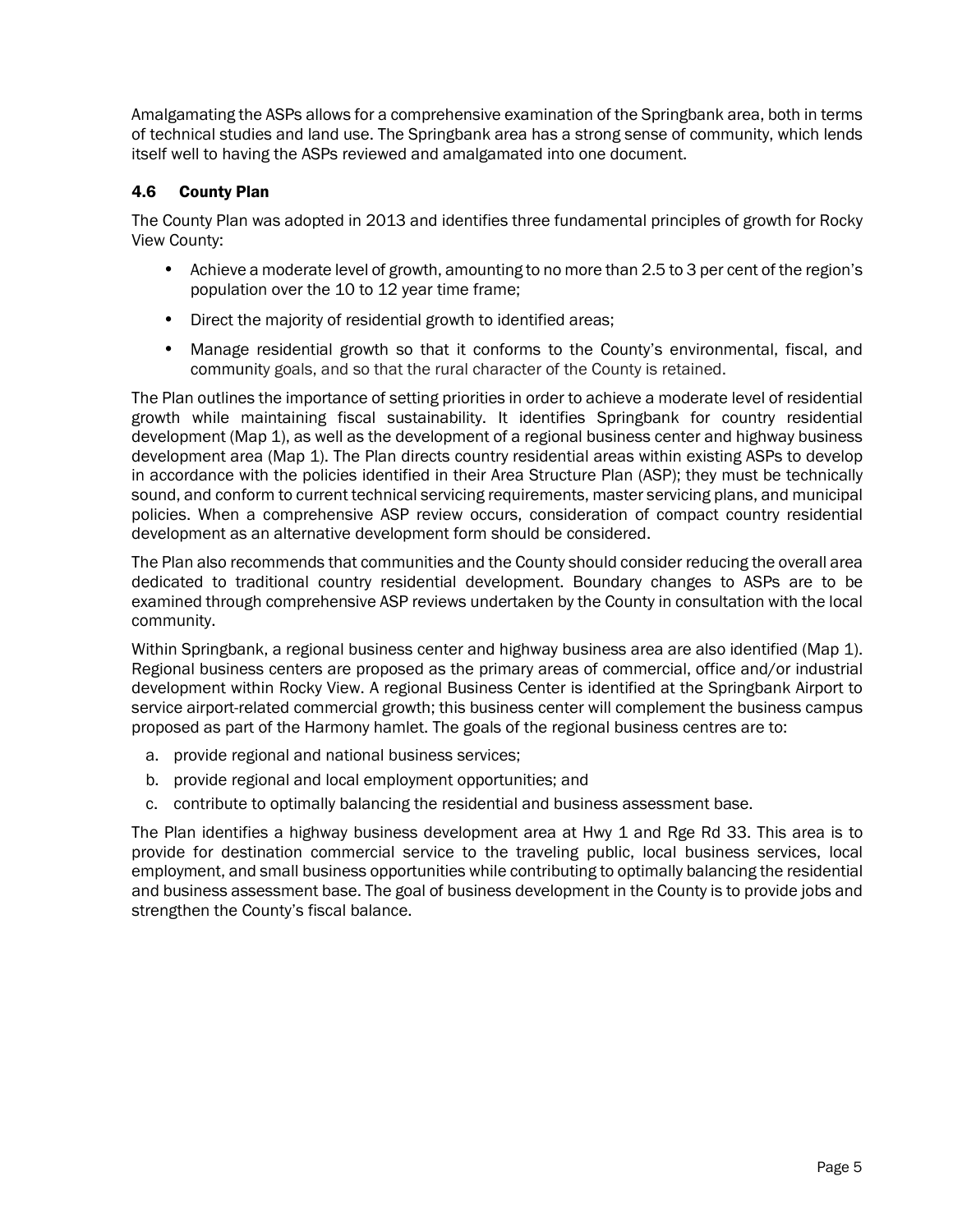

Map 1: County Plan: Managing Growth

## 4.7 Rocky View/Calgary Intermunicipal Development Plan

The Rocky View County/City of Calgary Intermunicipal Development Plan (Rocky View County Bylaw C-7078-2011 - 2012 February 28; City of Calgary Bylaw 14P2011 - 2012 January 9) establishes an area of mutual interest including lands in the eastern portion of the study area. The intent of the IDP is to minimize land use conflicts across municipal borders, provide opportunities for collaboration and communication, and outline processes for the resolution of issues that may arise within the IDP Area, as shown in Figure 8.

The IDP establishes this area as a residential growth corridor for Rocky View, and identifies Section 2- 24-02-05 as a Key Focus Area within the Study Area. These are two items that will be considered through the ASP process.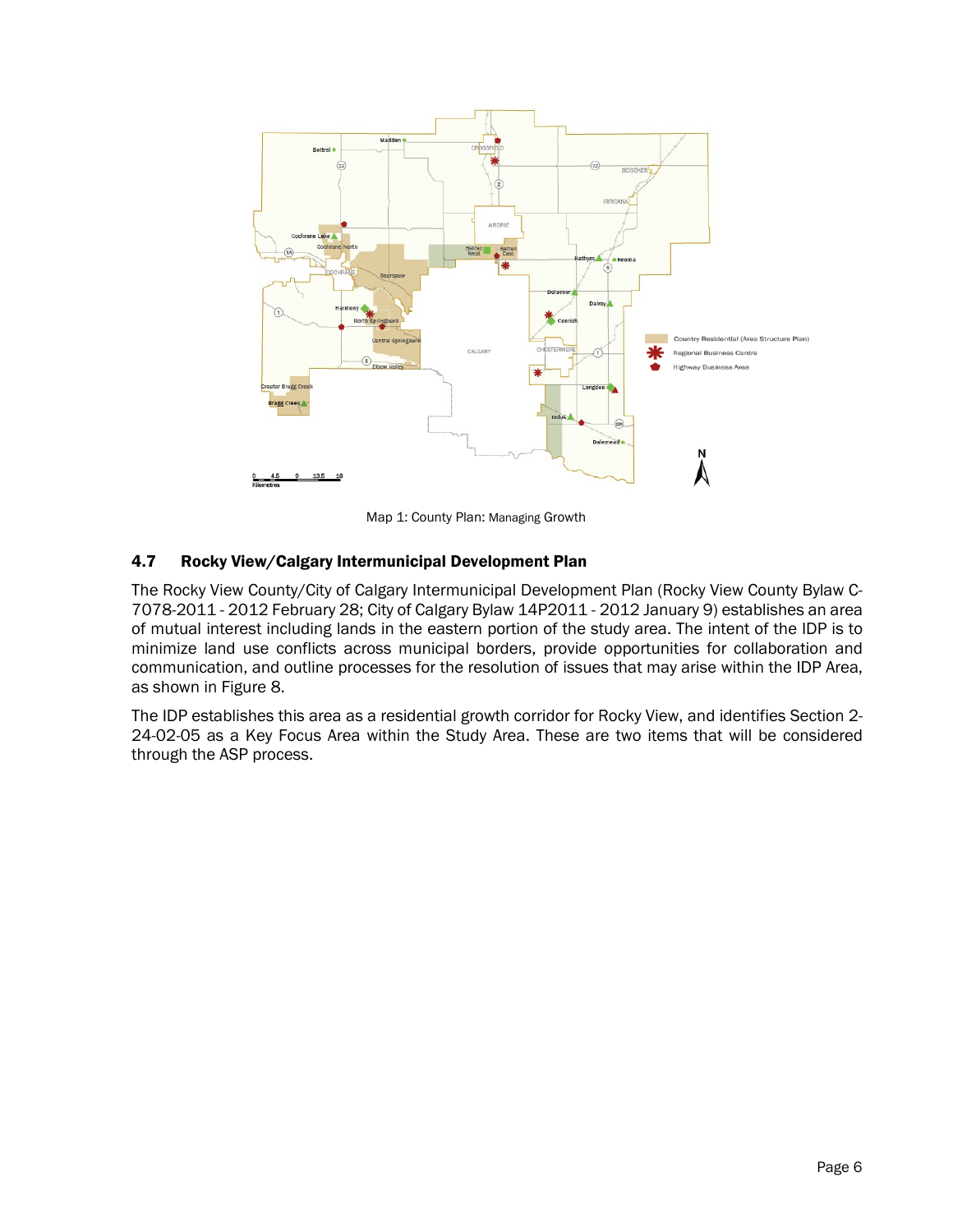

Figure 8: RVC/ Calgary IDP Area of Mutual Interest

## 5.0 Envisioned ASP Amendments, To Date

*Mapping amendments,* which will:

- amalgamate all three ASP areas into one; and
- reflect results of new technical studies.

*Policy revisions* in the plan to:

- confirm and update the community's vision for Springbank;
- align policies with higher order policy and guiding documents adopted since 1998;
- re-evaluate the land use scenario to promote a balance between residential and non-residential land uses;
- update technical policies to reflect new and revised studies; and
- address policy gaps in the existing ASPs identified by Administration and the public.

#### 6.0 Plan Goals

The ASP review should take into account a number of goals:

- a. Intent to develop Springbank as a distinct and attractive country residential community, with safe, neighbourhoods and thriving business areas in appropriate locations;
- b. Be supported by growth projections, desired growth size and limitations of servicing;
- c. Achieve a logical extension of growth patterns, including vehicular and pedestrian transportation infrastructure;
- d. Explore appropriate methods to infill existing growth;
- e. Explore the use of alternate forms of development, such as compact and/or conservation designed country residential communities;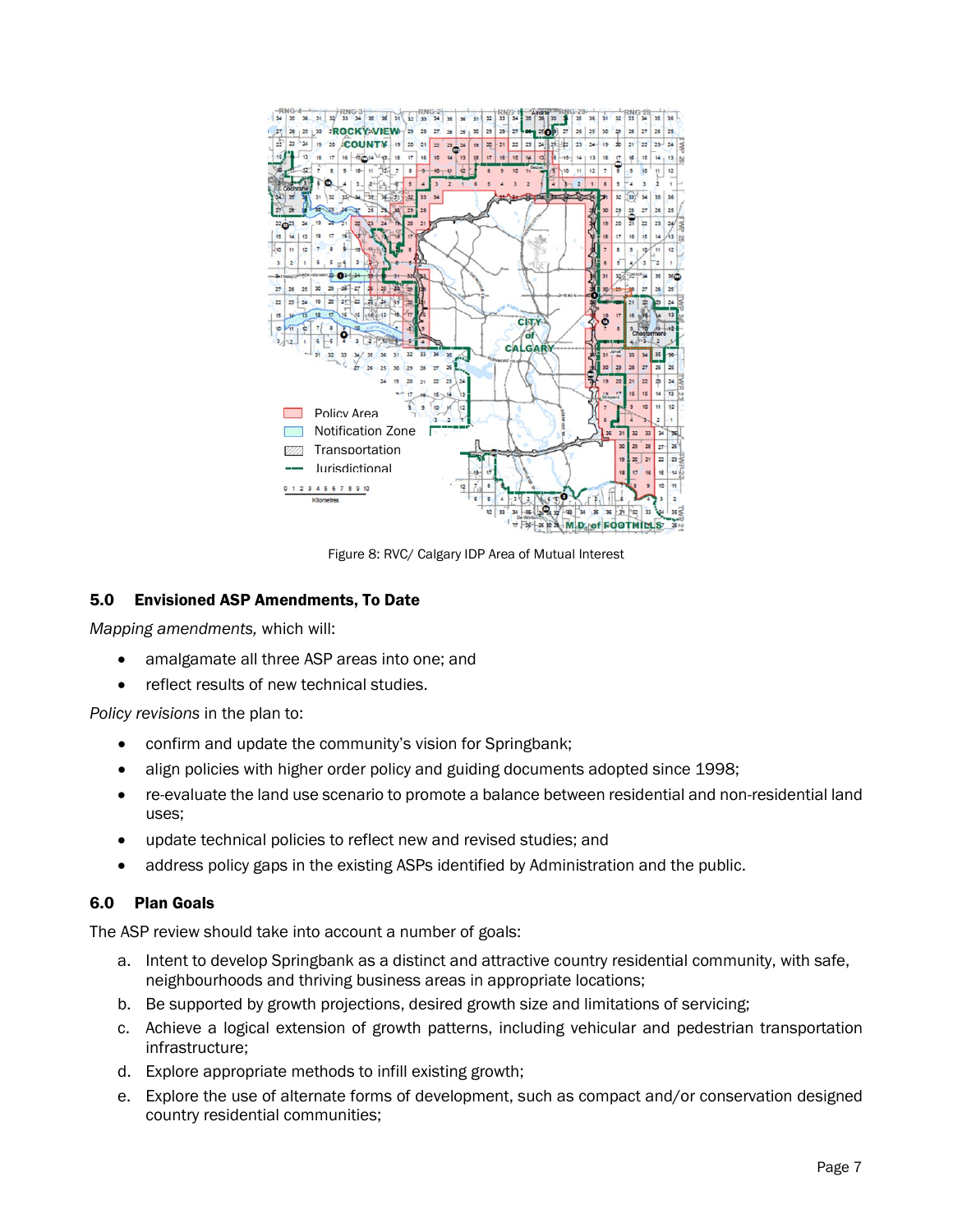- f. Demonstrate sensitivity and respect for key environmental and natural features;
- g. Allow the County the ability to achieve rational growth directions, cost effective utilization of resources, and fiscal accountability;
- h. Achieve effective public consultation in a fair, open, considerate and equitable manner;
- i. Alignment with other County planning documents; and
- j. Other achievable goals identified by the public.

## 7.0 Plan Objectives

The objectives for the ASP review should be achievable, based on existing studies and additional work:

Land Use:

- a. To develop a land use strategy;
- b. To establish a development sequence for future subdivision and development of lands; and
- c. To determine appropriate integration and transition policies for adjacent land uses and municipalities;

Servicing:

- d. To identify land carrying capacities and servicing options that may be available for existing and future development;
- e. To identify current and planned transportation infrastructure under both Provincial and County jurisdiction, to determine future transportation needs and opportunities;
- f. To identify possible pedestrian linkages to ensure the development of a cohesive community; and
- g. To identify other required physical services;

Physical Environment:

- h. To identify key environmental and natural features within the Plan area and suggest methods to uphold their form and function; and
- i. To identify physical constraints to future development that may limit connectivity of land uses, such as wetlands found within the study area;

Local Amenities:

- j. To identify desired and achievable amenities; and
- k. To determine population thresholds needed to provide various soft services such as parks, and outdoor recreation areas;

Business Services:

l. Further explore the development of business areas identified in the County Plan with reference to the Commercial Demand Analysis;

ASP Boundary and Phasing

- m. To arrive at a boundary for the ASP that takes into account a foreseeable time horizon, based on growth projections, with sound assumptions, and a mechanism for reviewing those assumptions;
- n. To explore phasing in conjunction with a review of the boundary of the ASP to accommodate growth projections, and to implement an appropriate mechanisms for phasing growth;
- o. To describe the existing development within the study area and adjacent lands, to discover where development opportunities and constraints may exist; and
- p. To determine the fiscal impact of the proposed land uses;

**Other** 

q. To establish a framework for monitoring the long-term effectiveness of the Plan; and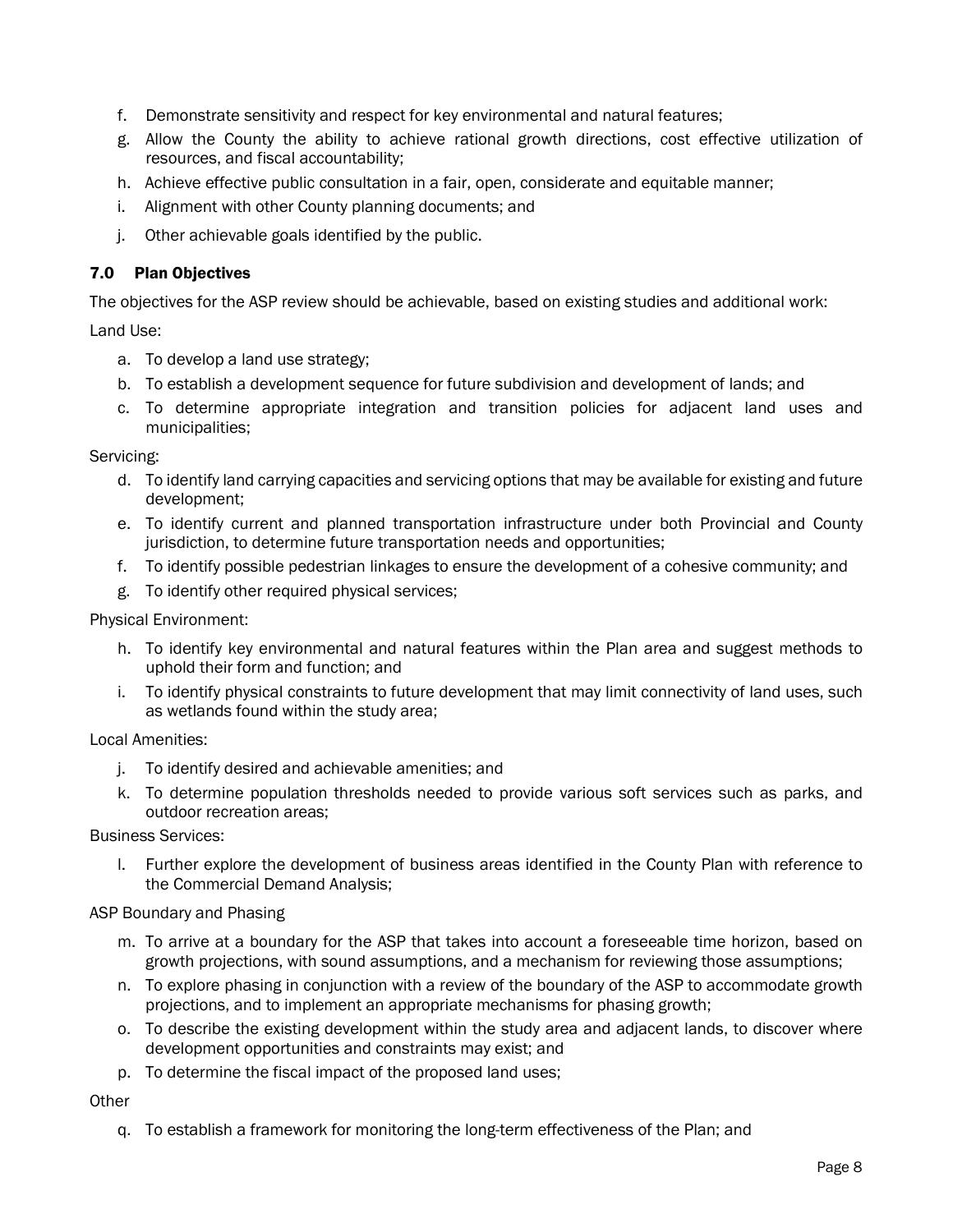r. Meet the intent and direction of the Municipal Development Plan (County Plan).

### 8.0 Enabling Legislation

The *Municipal Government Act* (MGA), *Statutes of Alberta, 2000, Chapter M-26, as amended*, enables Council to adopt an Area Structure Plan for the purpose of establishing a framework to guide subsequent subdivision and development within a defined area. In accordance with the MGA, the Springbank Area Structure Plan must describe, provide notification and be consistent with the Act.

### 8.1 Municipal Development Plan

Rocky View's Municipal Development Plan (the County Plan) was adopted by Council in October 1, 2013. In accordance with the, the Springbank Area Structure Plan must describe and consider matters as detailed in the document.

### 9.0 Work Program

The Work Program is anticipated to occur in four phases.



## 9.1 Phase 1 – Project Initiation and Background Analysis

In this phase of the project technical studies will be conducted while the project initiation and background analysis takes place:

- a. Confirm goals and objectives of the project and update terms of reference;
- b. Conduct technical studies including, but not limited to, an updated Water System Master Plan, an updated Wastewater System Master Plan, and, an updated a Transportation Master Plan;
- c. Review completed Master Drainage Plan (including one sub-basin study (Springbank Creek) and the Commercial Demand Analysis;
- d. Develop a community consultation and engagement strategy;
- e. Create a work plan and budget to guide overall project management; and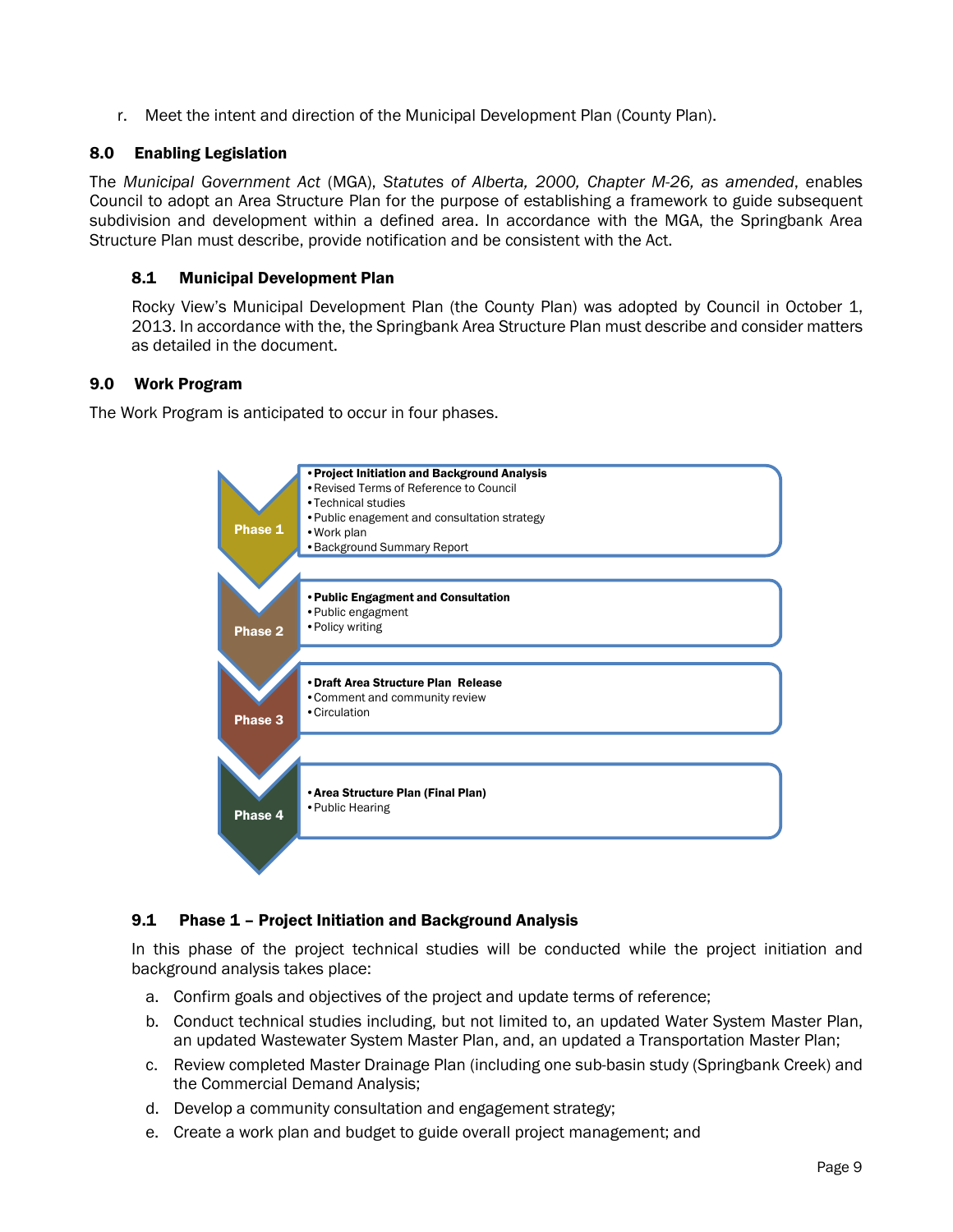f. Create a Background Report to inform the review of the Area Structure Plan. The timing of the public release of the report will be in accordance with the public engagement strategy.

### *Phase 1 - Deliverables:*

- Draft technical studies;
- Community engagement and consultation strategy;
- ASP budget;
- Work plan:
- Identification of planning issues; and
- Background report.

### 9.2 Phase 2 – Public Consultation and Plan Writing

This phase marks the official public launch of the project. It begins with public engagement and finishes with the writing of a draft plan. Public engagement will be as per the engagement plan.

The preparation of the draft area structure plan integrates the community's vision for Springbank, with:

- the goals and objectives identified in the Terms of Reference;
- results of the technical studies;
- other relevant planning documents; and
- the County Plan.

#### *Phase 2 – Deliverables:*

- A report on community consultation process and findings; and
- A draft of the revised Area Structure Plan.

#### 9.3 Phase 3 – Draft Area Structure Plan Release

This phase of the project is the release of the draft ASP with an opportunity for public and agency review. Upon completion of the external review, the Plan will be amended as required.

*Phase 3 – Deliverables:*

- Final version of the Springbank Area Structure Plan;
- Release of the ASP (final proposed); and
- Circulation of the ASP to agencies.

#### 9.4 Phase 4 – Area Structure Plan (Public Hearing)

This phase of the project is the public hearing and consideration of the proposed ASP. It is anticipated the ASP review will be completed in the first quarter of 2018.

#### 9.5 Phase 5 – Plan Refinement

Following refusal of the North and South Springbank ASPs by the Calgary Metropolitan Region Board on July 23, 2021, Council directs Administration to undertake further work to refine current draft Plans and engage relevant stakeholders, prior to returning to Council for a public hearing spring 2022. The revisions to be considered include:

- ensuring that the draft Plan(s) are in alignment with regional and municipal statutory and nonstatutory plans;
- reverting to a single proposed area structure plan, replacing the two draft ASPs currently proposed;